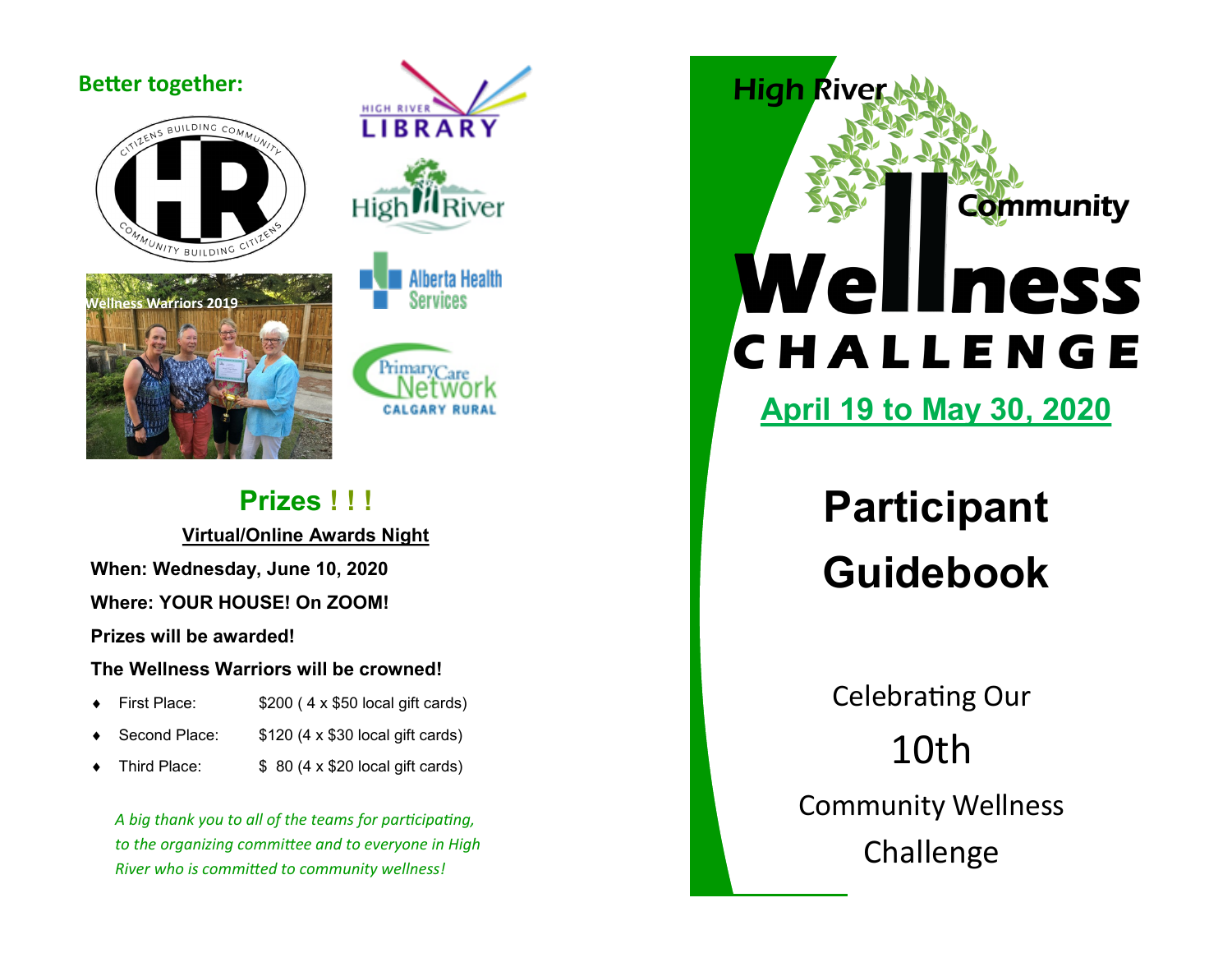### **10th Annual Community Wellness Challenge VIRTUAL EDITION**

- **6 week challenge—from April 19-May 30, 2020**
- **Register your team of 4**
- **If you want to participate and do not have a team, we will find you a team! Let us know!**
- **Prizes for the top 3 teams!**
- **The top team will be awarded the coveted title of "Wellness Warriors 2020!"**
- **Accumulate points for wellness activities (outlined on next page)**
- **Daily Points can come from:**
	- **Physical Activity Points (see next page)**
	- **Wellness Points (see next page)**
	- **Bonus Points (see next page)**
- **Daily maximum of 40 wellness points plus earn up to 10 bonus points**

#### **Team Registration Information:**

- **Cost—FREE!**
- **Choose a team captain (contact person)**
- **Choose a team name**
- **Download the Wellness Challenge Team package on www.ourhighriver.com**
- **Call (403) 336-2568 or email hrcommunitywellnesschallenge@gmail.com**

## **Information Sessions**

| April 13       | 11am @ facebook live (later on youtube)      |
|----------------|----------------------------------------------|
| <b>START</b>   | <b>Orientation</b>                           |
| April 22       | 7pm @ facebook live (later on youtube)       |
| <b>WORK</b>    | Ok! Working From Home.                       |
| April 29       | 7pm @ facebook live (later on youtube)       |
| <b>LOVE</b>    | <b>Using Nature for Self Care</b>            |
| May 6          | 7pm @ facebook live (later on youtube)       |
| <b>PLAY</b>    | <b>Staying Active at Home</b>                |
| May 13         | 7 pm @ facebook live (later on youtube)      |
| <b>SLEEP</b>   | <b>Bedtime Stories and Mindful Wind Down</b> |
| May 20         | 7pm @ facebook live (later on youtube)       |
| <b>EAT</b>     | Stress Eat - the Healthy Way!                |
| <b>May 27</b>  | 7 pm @ facebook live (later on youtube)      |
| <b>FUN</b>     | Dirt-Your Mental Health Companion            |
| June 10        | 7 pm @ ZOOM                                  |
| <b>Awards!</b> | <b>Awards night</b>                          |
| Prizest        |                                              |

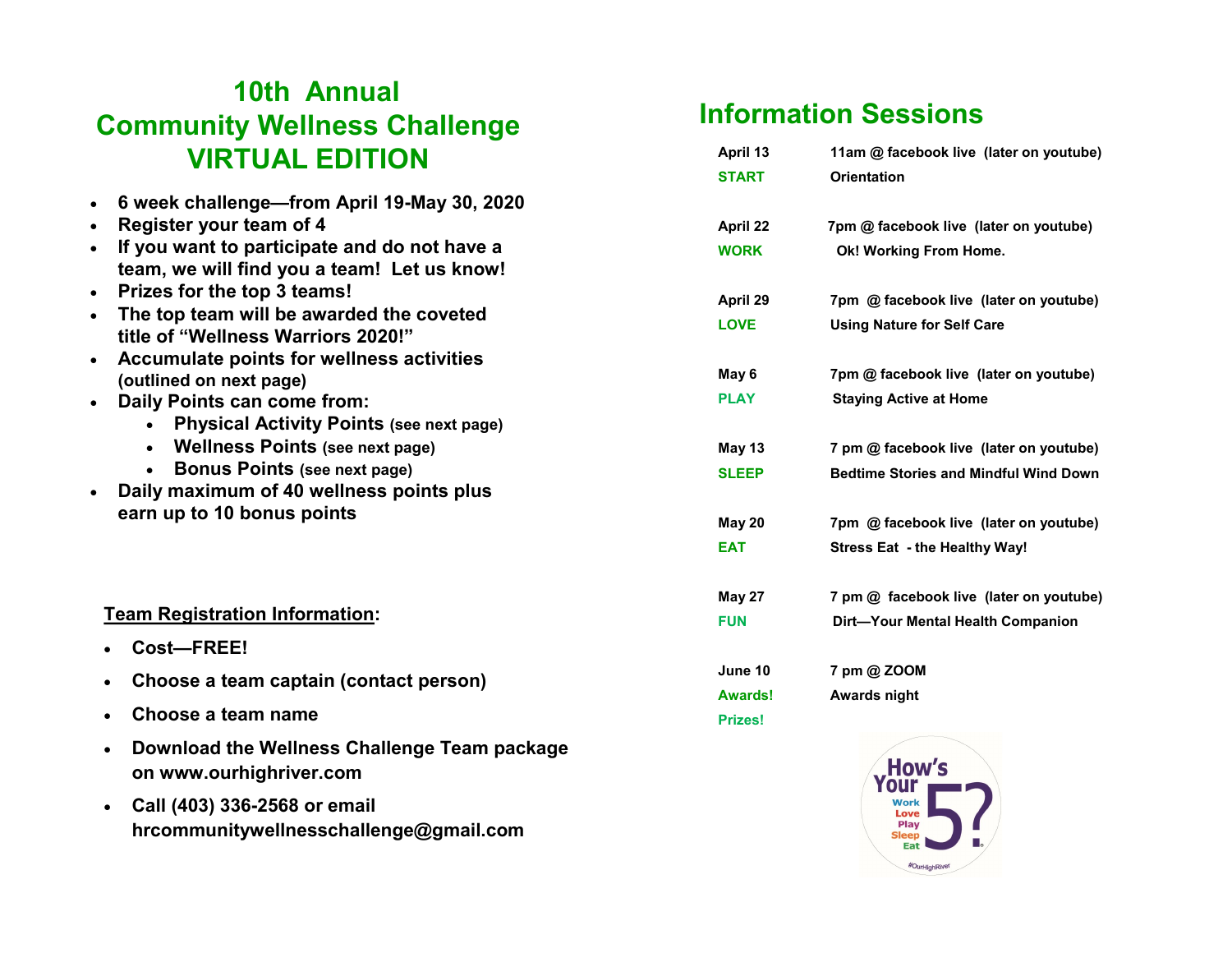### **Helpful Reminders**

#### **Reporting Points**

Each team member keeps track of their own weekly points and sends them to their Team Captain each week for reporting.

#### **Physical Activity + Wellness + Bonus Points = Daily Totals**

**Personal Score Card**—report to the team captain at the end of each week.

#### **Contact Us:**

| E-mail:       | hrcommunitywellnesschallenge@gmail.com           |
|---------------|--------------------------------------------------|
| <b>Phone:</b> | 403-336-2568                                     |
| Text:         | 403-336-2568                                     |
| Facebook:     | <b>High River Community Wellness Challenge</b>   |
| Instagram:    | @ourhighriver (we get to take over their insta!) |
| Web:          | FORMS at www.ourhighriver.com                    |

*It is important to talk with your family physician before starting any new exercise program.*

Tag us on your social media for your bonus points! #hrwellnesschallenge

### **Points System**

#### **Wellness Points (WP)**

**Each item below is worth 5 Wellness Points—pick & choose how you earn your wellness points from the list below. Remember, there is a daily maximum of 40 WP. (if you do the 20 pts in physical actvitiy then you have 20 pts left from this list)**

- Physical activity Adults ages 18+ years 15 minutes = 5 pts (daily max of 20 pts)
- Physical activity Children up to 17 years 30 minutes = 5 pts (daily max of 20 pts)
- Screen free night ( 5 pm-12 am) —5 pts
- Eat a homemade meal—5 pts
- Day without alcohol, pop or tobacco , vaping and nonmedicinal cannabis-5 pts
- Drink water—adults 6 cups, kids 3 cups (1 cup = 250 mls or 8 ounces)-5 pts
- Eat vegetables and/or fruit with every meal.-5 pts
- Enjoy a good night's sleep (in your opinion)-5 pts
- Self-care, spend time in a self care activity– 5 pts (eg: reading, writing, hobby, meditation)
- Perform a random act of kindness– 5 pts

#### **Daily Bonus Points (BP)**

**Earn up to 10 bonus points per day:** 

- Share the Challenge information on your social media (use #hrwellnesschallenge)- 5 pts
- Attend a virtual/online event/class/activity promoting health and wellness excluding the information session—5 pts
- Have a How's Your 5? Conversation—5 pts

#### **Additional points can be earned by:**

 **Watching Wellness Challenge Information Sessions online. (schedule on next page) - 5 points for each session attended—comment on session and share it on your social media.**